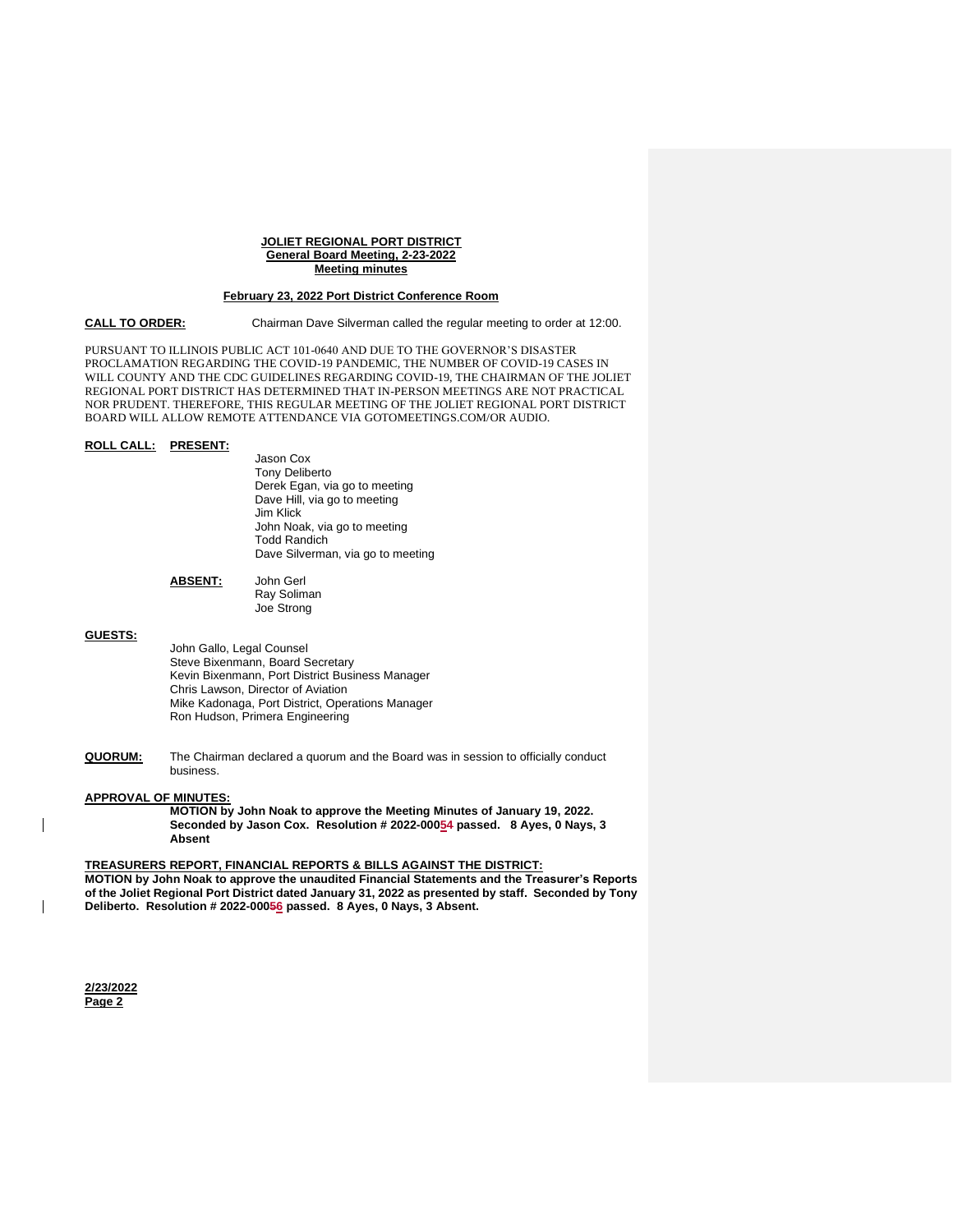## **Bills against the District:**

**1. Tai Ginsberg, January 2022 \$ 3,009.55**

**MOTION by Jim Klick to approve as presented. Seconded by Todd Randich. 8 Ayes, 0 Nays, 3 Absent** 

**2. R** Berti Payment # 9 **\$ 37,181.30** 

**MOTION by Dave Hill to approve as presented. Seconded by John Noak. 8 Ayes, 0 Nays, 3 Absent** 

## **Public Comment: None present-No comments**

#### **Committee Reports: None**

## **Chris Lawson, Director of Aviation Report**:

 Staff listed two used sweeper units for sale through GovDeals.com. Unit #877 sold for \$40,000. Unit #830 did not sell at or over the reserve set. Staff will repost for sale in the fall.

#### **Engineering Report:**

 Ron presented a budget update on the Control Tower as of 2/23/2022. The project is \$619,357 over budget.

Staff is starting to narrow in on the completion date and final amounts. The State forced JRPD to install a new AWOS that is capable of providing secondary weather but is allowing JRPD to use construction grant funds to fund it. This alone has accounted for an unanticipated \$ 283,335.00. Chairman Silverman asked staff to inquire about obtaining additional grant funds to replace this. Staff also informed the board that the STARS system (radar) is not included in the overage.

Ron presented the synopsis on PowerPoint.

# **Legal/Legislative Report:**

John Gallo presented a First Amendment to Lease Agreement with PDC Chicago LPIV LLC (the second Panattoni Warehouse Lease parcel). The Lease had technically expired by its terms and an amendment was necessary for both parties to proceed. Resolution #2022-0007 <sup>1</sup> THOUGHT THAT A RESOLUTION WAS APPROVED FOR THE FIRST AMENDMENT.

**NEW BUSINESS:** The Farm bid results were included in the packet. Greg Kulbartz was the high bidder at \$45,541.60 for crop year 2022, 196.3 acres. I THOUGHT THAT A RESOLUTION WAS APPROVED TO ACCEPT FARM BID.**Resolution #2022- 0008 Formatted:** Font: Bold